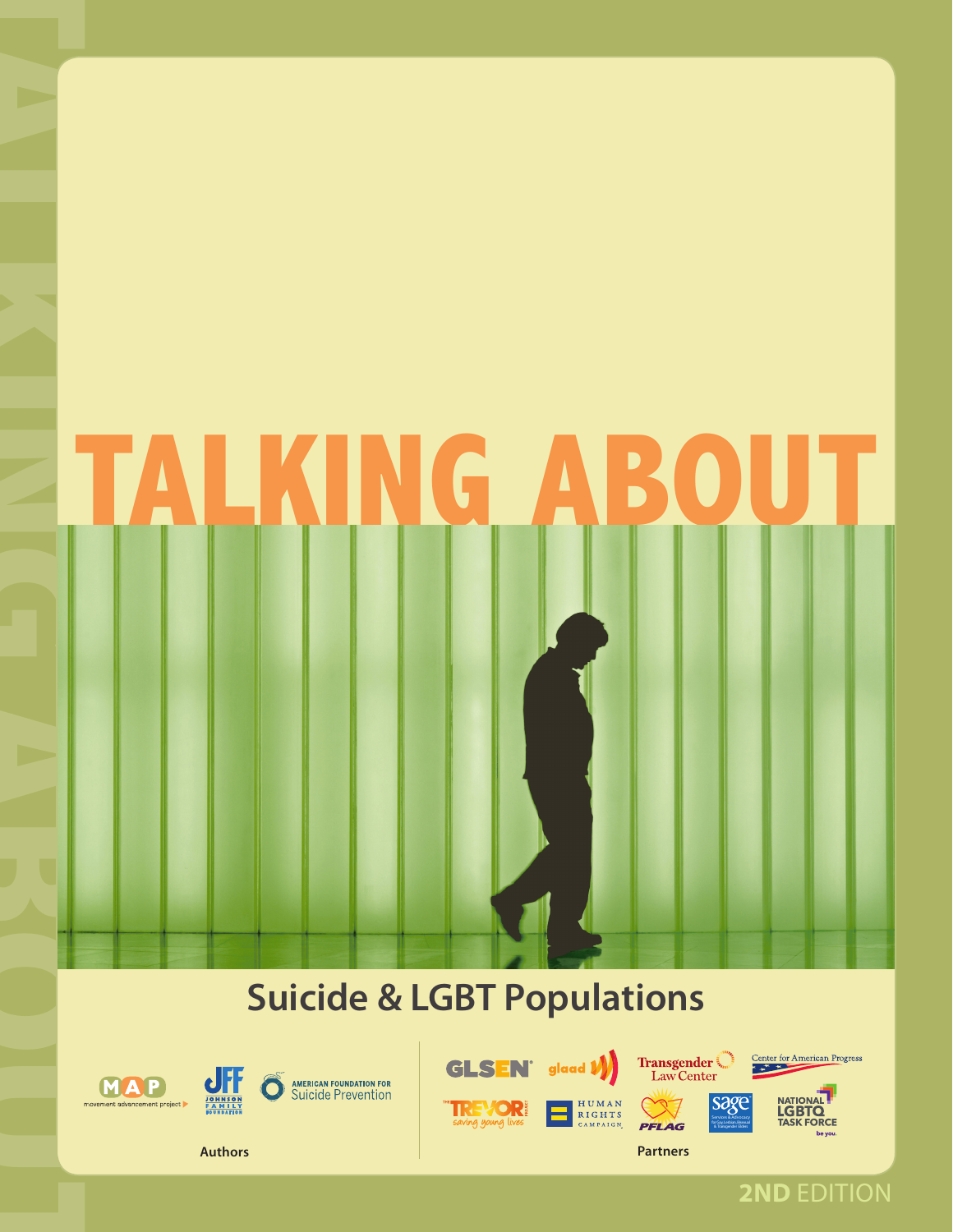## **TALKING ABOUT SUICIDE & LGBT POPULATIONS**

In recent years, suicide risk among lesbian, gay, bisexual and transgender (LGBT) people has become a growing focus of public discussion and concern. While some of that visibility has been informed by solid research and facts, other aspects of the discussion have inadvertently contributed to misinformation about suicidal behavior in LGBT populations, potentially increasing the risk of suicide in vulnerable individuals.

The importance of public education about suicide cannot be overstated. It is critical for raising awareness of risk in vulnerable populations, encouraging help-seeking, and advocating for new interventions and prevention strategies for those at risk.

When individuals and organizations talk about suicide safely and accurately, they can help reduce the likelihood of its occurrence; however, talking about suicide in inaccurate or exaggerated ways can elevate that risk in vulnerable individuals.

This second edition of *Talking About Suicide & LGBT Populations* provides facts about suicide and LGBT people, as well as ways to talk about suicide safely and accurately—and in ways that advance vital public discussions about preventing suicide among LGBT people and supporting their health and well-being.

# **FACTS ABOUT SUICIDE & LGBT PEOPLE**

Since the first edition of this guide was published in 2011, our understanding of suicide and LGBT populations and how to talk about it—has grown significantly. For these discussions to be helpful and not harmful, we need to ground them in what we know about suicide from credible, well-designed research.

TALKING ABOUT A LATANG ABOUT A LATANG ABOUT A LATANG ABOUT A LATANG ABOUT A LATANG ABOUT A LATANG ABOUT A LATANG ABOUT A LATANG ABOUT A LATANG ABOUT A LATANG ABOUT A LATANG ABOUT A LATANG ABOUT A LATANG ABOUT A LATANG ABOU **At the outset, it is critical to remember that the large majority of LGBT people, including LGBT youth, who experience stressful external factors like discrimination, bullying or family rejection do not become suicidal.** When media suggest that suicide is a natural response to such external factors, it can lead at-risk people to see their own experiences of discrimination, bullying or rejection reflected in stories of those who have died—and they may be more likely to think of suicide as a solution to problems they are experiencing.

**We do not know suicide rates for LGBT people because we do not have data on how many LGBT people die by suicide**, **or by any other cause of death.**  Discussions about suicide deaths often rely on data about suicide rates and other statistics—and although death records identify a person's age, sex, race and other personal characteristics, they do not include information about a person's sexual orientation or gender identity.

**Suicide rates cannot be determined by looking at suicide attempts,** as the frequency of deaths and attempts in various groups can be quite different. For example, in the U.S. population, four out of five people (80%) who die by suicide are male, while the majority of those who make a non-fatal suicide attempt (60-75%) are female. However, making a non-fatal suicide attempt significantly increases the likelihood of an eventual suicide death.

### **Studies in recent years have indicated a higher prevalence of suicide attempts among lesbian, gay, bisexual and transgender people.**

- Compared to straight people, gay and lesbian people are more likely—and bisexual adults are more likely still—to report having made a suicide attempt in the past year and/or over their lifetime.
- Transgender people report higher prevalence of suicide attempts in the past year, and over their lifetime, than LGB or straight people. However, direct comparisons for these populations are limited because no single study has surveyed and reported findings for all of these populations.

### **Studies have also identified a number of factors associated with the higher prevalence of suicidal behavior in LGBT individuals.** These include:

- Social isolation and low self-esteem, substance abuse, depression, anxiety, and other mental health issues, often resulting from or worsened by stigma and discrimination.
- Experiences of prejudice and discrimination, including family rejection, bullying, cyberbullying, harassment and mistreatment.
- Laws and public policies that encourage stigma and discrimination, as well as the lack of laws and policies that protect against discrimination.

**For additional information and resources, please visit [www.lgbtmap.org/talking-about-suicide](http://www.lgbtmap.org/talking-about-suicide)**.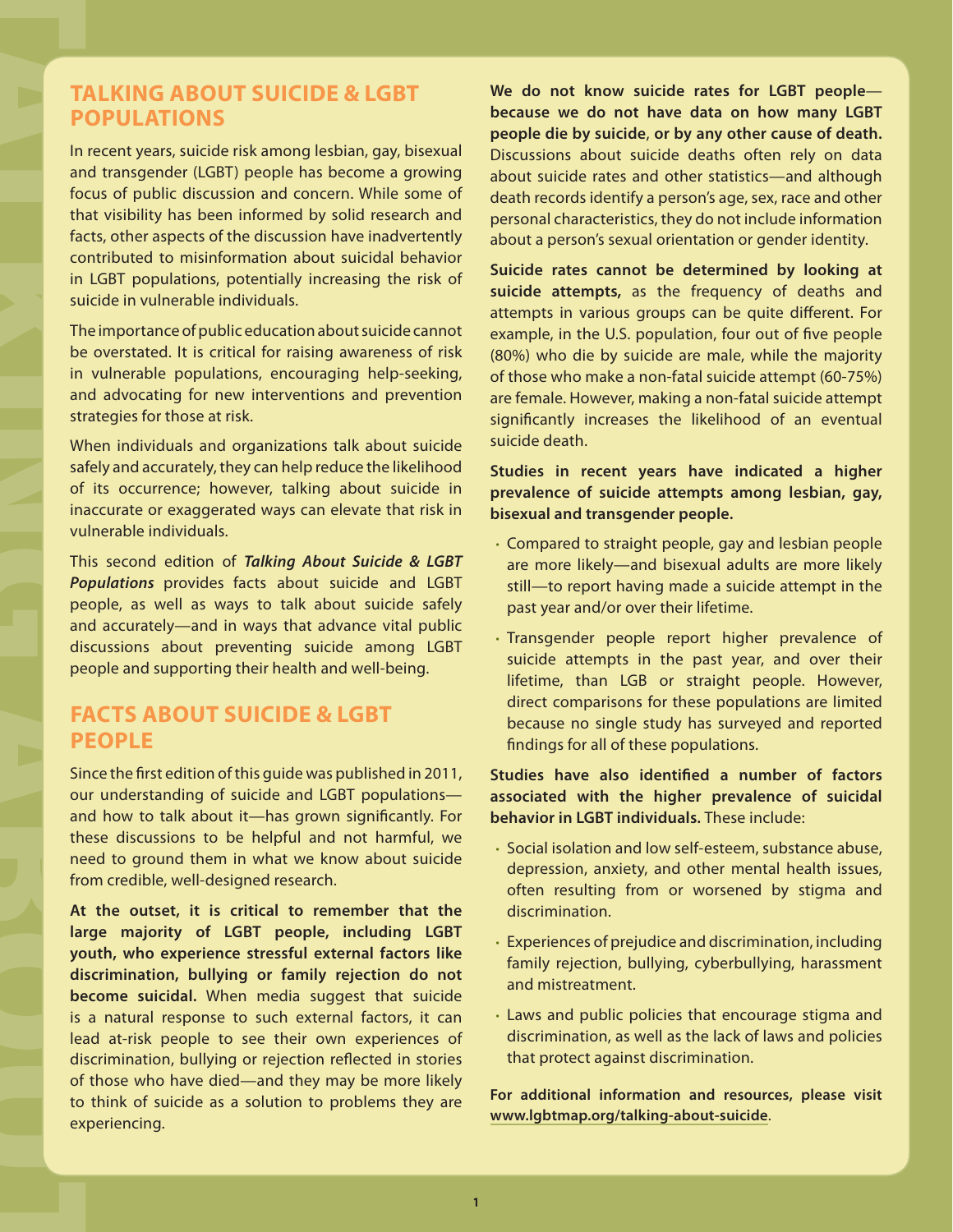# **GUIDELINES FOR TALKING ABOUT SUICIDE IN SAFE & ACCURATE WAYS**

The following 12 guidelines are designed to help expand conversations about suicide and LGBT people while ensuring that those conversations avoid inaccuracy and protect the health and safety of those at risk:

- **1. DO broadly emphasize individual and collective responsibility for supporting the well-being of LGBT people.** Remind people that individuals, families, institutions (for example, schools), communities and the whole of society have a responsibility to promote a culture that welcomes, accepts and supports LGBT people for who they are.
- **2. DO help people understand the relationship between mental health and suicide risk.** The underlying causes of most suicide deaths are complex; they most often involve depression, anxiety or other mental health issues. Help people understand the relationship of mental health conditions to additional risk factors faced by LGBT people, and to suicide prevention efforts more broadly. See *Facts About Suicide & LGBT People* on page 1 for more information.
- **3. DO encourage discussion about suicide prevention strategies.** The *2012 National Strategy for Suicide Prevention* from the U.S. Surgeon General and the National Action Alliance for Suicide Prevention ([https://www.ncbi.nlm.nih.gov/books/NBK109917\)](https://www.ncbi.nlm.nih.gov/books/NBK109917) advocates for a comprehensive, integrated approach to suicide prevention, including: availability of, and affordable access to, high-quality mental health care services; training of community service providers to recognize risk signs and facilitate referrals; reducing stigma regarding mental health issues and suicide; and more. Targeted prevention strategies also play an important role in reducing LGBT suicide risk for example, social media policies that prohibit cyberbullying.
- **4. DO emphasize the vital importance of resilience** not just as a factor that can help protect against suicide, but also as a crucial priority when it comes to developing emotional and psychological well-being among LGBT people. Factors that can help foster and strengthen resilience in LGBT people include family acceptance and support, connections to people who care, a sense of safety, and a positive sense of identity as an LGBT person.

### **Resilience & Other Protective Factors**

**In discussing suicide, an emphasis on resilience can be helpful not only for at-risk LGBT people, but also for others.** Resilience is sometimes described as the ability to adapt to stress and adversity. It is one of several protective factors that can reduce the likelihood of suicide attempts and suicide deaths.

**Balance attention to suicide risk factors with a focus on factors that help protect against suicide**. Discussing resilience, family acceptance, connections to people who care, help-seeking behaviors, affirmation of one's LGBT identity, and other protective factors can provide hope to—and support the wellbeing of—LGBT people and others at risk for suicide.

**Broadening the conversation to include resilience and protective factors can both reduce contagion risk** *(see page 3)* **and help people better understand approaches for preventing suicide in LGBT populations.** While working to reduce the risk factors that contribute to suicidal behavior, it is also important to focus attention on ways that individuals and communities can develop practices and programs that protect against self-harm—for example, programs that serve the unique needs of transgender people, bisexual people, older LGBT adults, and LGBT youth.

Other protective factors can include reducing anti-LGBT stigma and prejudice, reducing bullying and other forms of victimization, access to LGBTaffirming physical and mental health care, and legal protections from discrimination. See *Resilience & Other Protective Factors* above for additional information.

TALKING ABOUT A TALK A TALK A TALK A TALK A TALK A TALK A TALK A TALK A TALK A TALK A TALK A TALK A TALK A TALK A TALK A TALK A TALK A TALK A TALK A TALK A TALK A TALK A TALK A TALK A TALK A TALK A TALK A TALK A TALK A TAL **5. DO help people identify warning signs of suicide, so they can support and provide help to those who might be at risk.** Most people who die by suicide give some warning signs of their distress. These include such things as: looking for ways to kill oneself; talking about wanting to die, feeling hopeless, being in unbearable pain, or being a burden to others; acting anxious, agitated or reckless; withdrawing from others; and displaying extreme mood swings. The more of these signs a person shows, the greater their suicide risk.